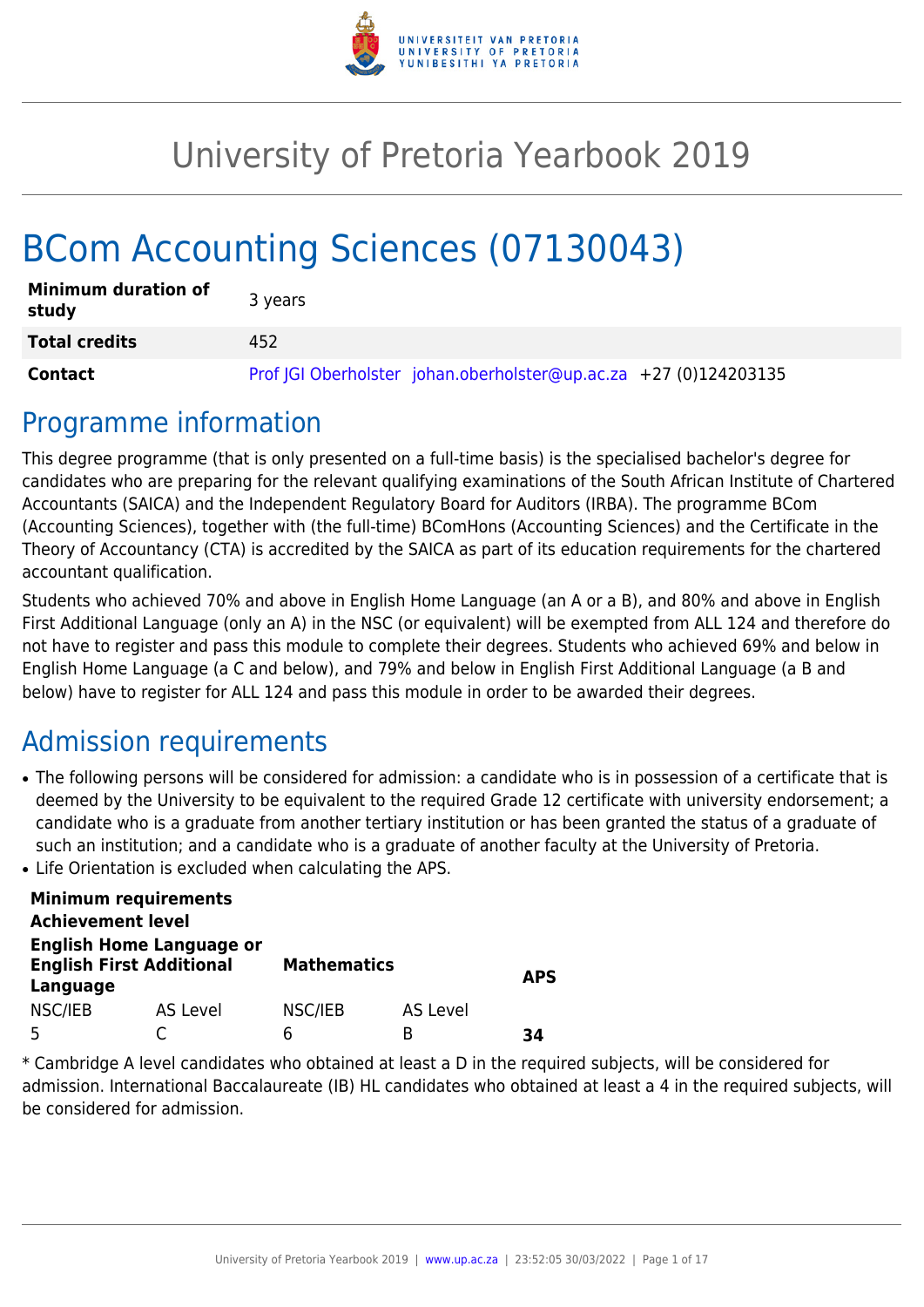

## Additional requirements

- a. General Regulations G.1 to G.15 (with the exception of Regulation G.11.2(c)) apply to a bachelor's degree.
- b. A student may not take more than the prescribed number of modules per semester unless the Dean decides otherwise.
- c. A student may take a module not listed as an elective module only if the prior approval of the Dean has been obtained.
- d. A student who is in possession of a bachelor's degree may not present any modules passed for that degree for another field of specialisation or degree in this Faculty. (See General Regulations G.8 and G.9)
- e. A module passed at 300-level shall only be recognised for degree purposes if the corresponding prescribed module(s) at 200-level has/have been passed, unless the Dean decides otherwise, with the proviso that the following modules which are offered at 300-level only, are also considered "major subjects": Labour law 311 (ABR 311), Labour relations 320 (ABV 320) and International business management 359 and 369 (OBS 359 and 369); only two 14-week modules, or the equivalent thereof, that are not preceded by the 100- and 200 level modules, may be taken for degree purposes. In other words, at least four 14-week modules must be taken at 300-level that are preceded by the 100- and 200-level, except for modules offered on 200- and 300 level only.
- f. A module already passed may only be repeated with the approval of the Dean.
- g. A module passed may not be taken into account for more than one degree or field of specialisation.
- h. It remains the student's responsibility to ascertain, prior to registration, whether all the modules he/she intends taking can be accommodated in the class, test and examination timetables.
- i. The Faculty of Economic and Management Sciences supports an outcomes-based education system and places a high premium on the development of specific academic competences. Class attendance in all modules and for the full duration of all programmes is therefore compulsory for all students.
- j. The Dean has the right of authorisation regarding matters not provided for in the General Regulations or the Faculty Regulations.

## Other programme-specific information

- 1. The specialisation modules on first to third year for the degree BCom (Accounting Sciences), may only be taken by students who are selected for this degree.
- 2. A student who failed FRK 100 must repeat FRK 100 and is not allowed to register for FRK 101. A student who failed FRK 101 may only repeat FRK 101 if his/her final mark for this module was below 35%. If his/her final mark for FRK 101 was 35% or higher, the student must register for FRK 100.
- 3. Note: If second-year modules clash with FRK 101 periods, students are advised not to register for those modules as class attendance for FRK 101 is compulsory.
- 4. Students are strongly advised to take KOB 183 in the third quarter of their second year as prescribed only and not in their first year. KOB 183 presupposes a basic knowledge of second year Accounting, Auditing, Financial management and Taxation and first-year students have not been exposed to all four these subjects.

**Please note:** See the alphabetical list of modules for the prerequisites for individual modules.

**Specialisation modules:** FRK 300, FBS 300, BEL 300 and ODT 300.

### **"Major subject"**

To be considered a "major subject" the equivalent of four 14-week modules, including two at 300-level, must be passed provided that: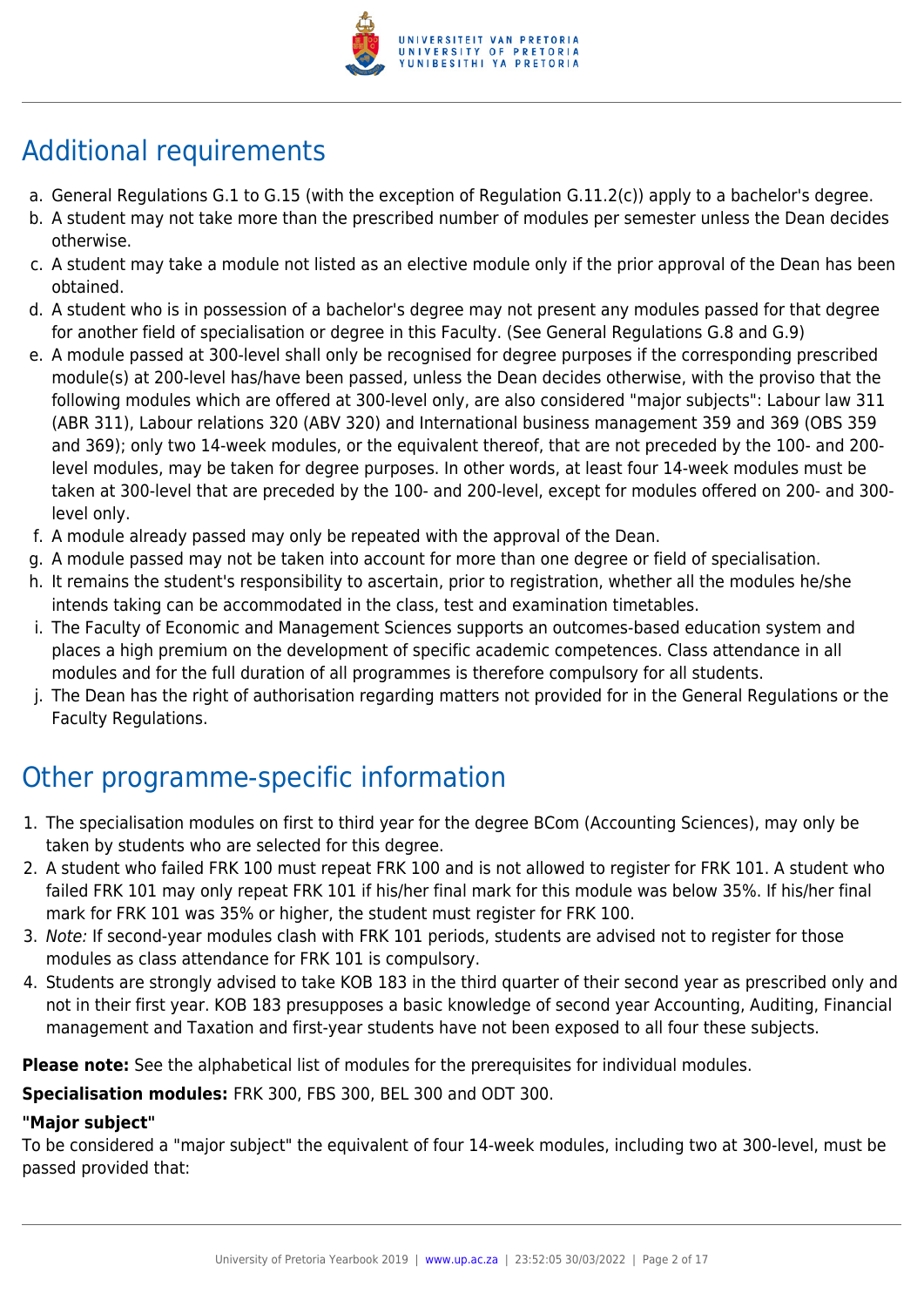

- the following modules which are offered at 300-level only, are also considered "major subjects": Labour law 311 (ABR 311), Labour relations 320 (ABV 320), and International business management 359 and 369 (OBS 359 and 369);
- only two 14-week modules, or the equivalent thereof, that are not preceded by the 100- and 200-level modules, may be taken for degree purposes. In other words, at least four 14-week modules must be taken at 300-level that are preceded by the 100- and 200-level, except for modules offered on 200- and 300-level only.

A candidate who has

- a. passed the Grade 12 examination in Mathematics with at least 5 (60-69%) obtains admission to the module COS 110 in Computer Science; or has passed COS 153 or COS 131 or COS 132 and WTW 133, obtains admission to the module COS 110 in Computer Science;
- b. passed the Grade 12 examination in Mathematics with at least 4 (50-59%), will be admitted to WTW 134, WTW 115 and WTW 152 and with at least 5 (60-69%) to WTW 114, WTW 126, WTW 158 and WTW 161 in Mathematics, and to WST 111 in Mathematical statistics. (For the degree programme in Actuarial and Financial Mathematics, 80% in Mathematics is required.)
- c. obtained at least 5 (60-69%) in Mathematics in the Grade 12 examination, or at least 50% in both Statistics 113, 123 will be admitted to Statistics (STK 110 and STK 120);
- d. been admitted to the degree BCom (Accounting Sciences), will be admitted to Financial accounting 100 (FRK 100) ONLY on achieving a result in the compulsory accounting proficiency test written before lectures commence, that is acceptable. Candidates who did not take Grade 12 Accounting will be admitted to Financial accounting 101 (FRK 101) irrevocably. Accounting in Grade 12 is not a prerequisite for admission to any BCom degree programme;
- e. obtained at least 4 (50-59%) in Mathematics in the Grade 12 examination, or at least 60% in both Statistics 113 and 123 will be admitted to Informatics 112 and Economics 120, and at least 6 (70-79%) in Mathematics or 60% in both Statistics 113 and 123 will be admitted to EKN 113 and 123;
- f. obtained at least 5 (60-69%) in Mathematics or 4 (50-59%) in Mathematics, will be admitted to Informatics 154, 164 and 171.

**Note**: "Grade 12 examination" refers to the final National Senior Certificate (NSC) examination.

## Promotion to next study year

According to General Regulation G.3 students have to comply with certain requirements as set by the Faculty Board.

- a. A student must pass at least 4 core semester or 2 core year modules to be admitted to the subsequent year of study.
- b. If a student has passed less than the required minimum of 4 core semester or 2 core year modules, he/she will not be readmitted to the Faculty of Economic and Management Sciences. Such a student may apply in writing to the Faculty's Admissions Committee to be readmitted conditionally – with the proviso that the Admissions Committee may set further conditions with regards to the student's academic progress. The Faculty's Admissions Committee may deny a student's application for readmission.
- c. If a student has been readmitted conditionally, his/her academic progress will be monitored after the first semester examinations to determine whether he/she has complied with the requirements set by the Admissions Committee. If not, his/her studies will be suspended.
- d. A student whose studies have been suspended because of his/her poor academic performance has the right to appeal against the decision of the Faculty's Admissions Committee.
- e. A student may be refused promotion to a subsequent year of study if the prescribed tuition fees are not paid.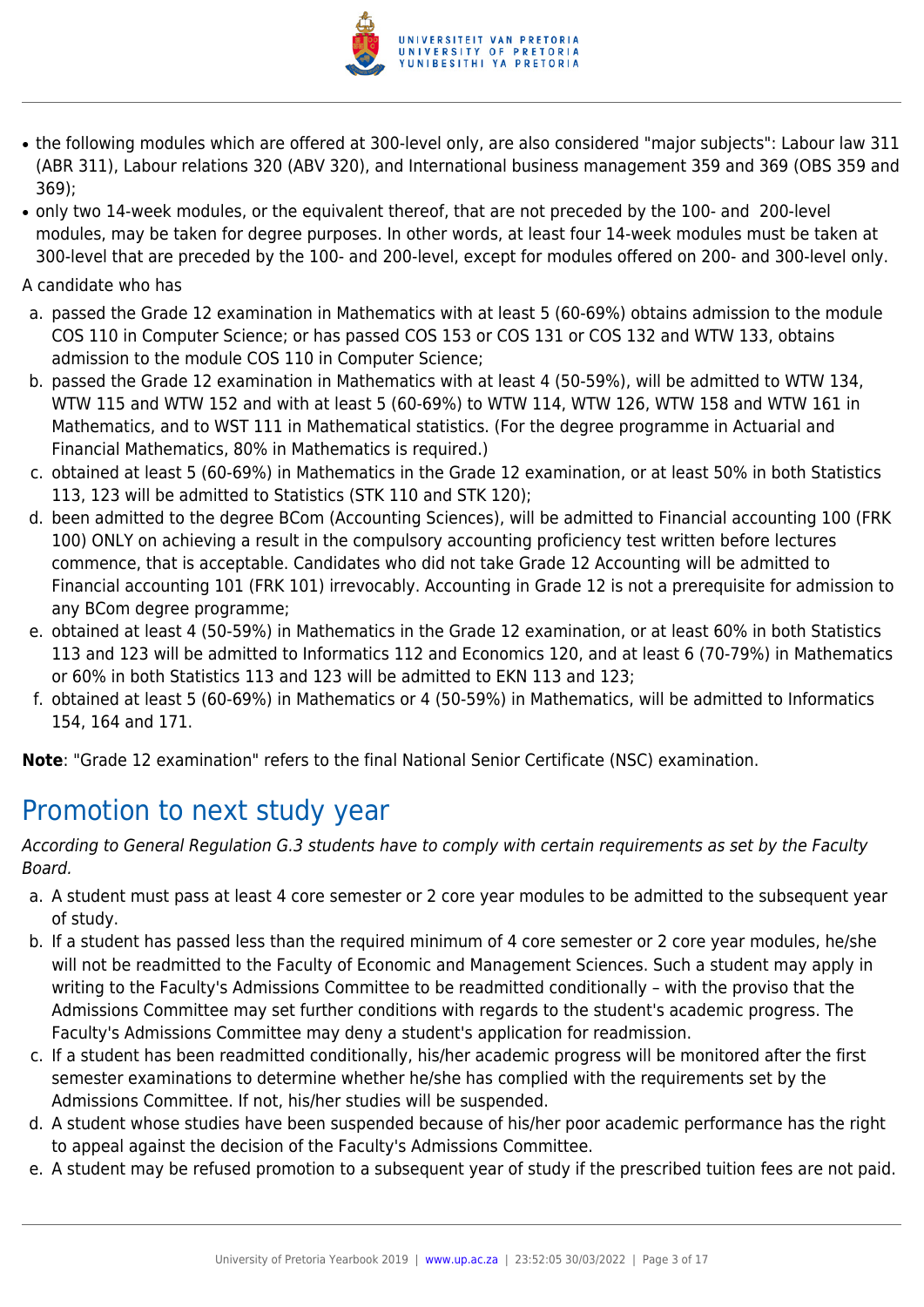

f. A student may be refused admission to the examination, or promotion to a subsequent year of study or promotion in a module (if applicable) if he/ she fails to fulfil the attendance requirements. Class attendance in all modules and for the full duration of all programmes is compulsory for all students.

## Pass with distinction

- a. A degree may be awarded with distinction provided the candidate meets the following criteria:
- i. Completes the degree within three years;
- ii. Obtains a Cumulative Grade Point Average (CGPA) of 75%;
- iii. Repeated passed modules will not be considered. The initial pass mark of module will be used when calculating the GPA.
- b. A degree will only be awarded with distinction to transferees from other degrees in the Faculty of Economic and Management Sciences, other faculties and from other universities who still complete their bachelor degrees within three years (including the years registered for the other degree and credits transferred and recognised).
- c. The GPA will be not be rounded up to a whole number.
- d. Exceptional cases will be considered by the Dean.

## General information

#### **Minimum requirements for bachelor's degrees; semester and year modules; new regulations**

- 1. Students who commenced their studies before 2015 must complete the programme in terms of the curriculum of the year in which they commenced their studies, or in terms of the curriculum of the year in which they switched to their current field of specialisation. Students who prefer to do so may, however, apply to change over to the latest curriculum, but then they should comply with all the requirements thereof and they may not revert to the regulations of an earlier year.
- 2. Students who are registering for a degree programme for the first time from 2015 onward must take the modules indicated under the particular field of specialisation.

**Please note**: Only two 14-week modules, or the equivalent thereof, that are not preceded by the 100- and 200 level modules, may be taken for degree purposes. In other words, at least four 14-week modules must be taken at 300-level that are preceded by the 100- and 200-level, except for modules offered on 200- and 300-level only. It is thus the responsibility of students to ensure before registration, that their curricula comply with all the requirements of the applicable regulations.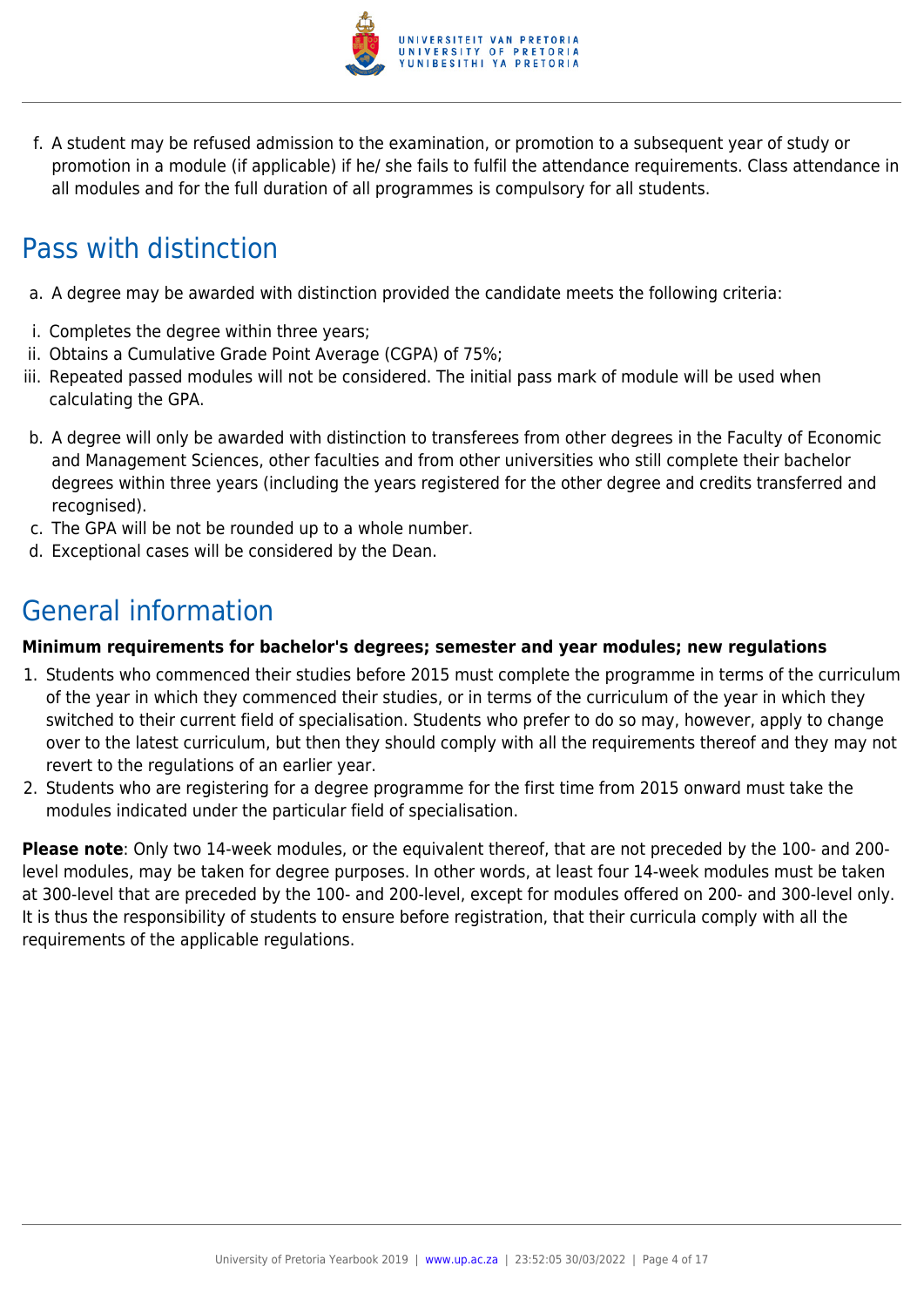

## Curriculum: Year 1

**Minimum credits: 119**

## **Fundamental modules**

## **Academic information management 111 (AIM 111)**

| <b>Module credits</b>         | 4.00                                                                                                                                                                                                                                                                                                                          |
|-------------------------------|-------------------------------------------------------------------------------------------------------------------------------------------------------------------------------------------------------------------------------------------------------------------------------------------------------------------------------|
| Service modules               | Faculty of Engineering, Built Environment and Information Technology<br><b>Faculty of Education</b><br>Faculty of Economic and Management Sciences<br><b>Faculty of Humanities</b><br>Faculty of Law<br><b>Faculty of Health Sciences</b><br>Faculty of Natural and Agricultural Sciences<br>Faculty of Theology and Religion |
| <b>Prerequisites</b>          | No prerequisites.                                                                                                                                                                                                                                                                                                             |
| <b>Contact time</b>           | 2 lectures per week                                                                                                                                                                                                                                                                                                           |
| Language of tuition           | Module is presented in English                                                                                                                                                                                                                                                                                                |
| <b>Department</b>             | <b>Information Science</b>                                                                                                                                                                                                                                                                                                    |
| <b>Period of presentation</b> | Semester 1                                                                                                                                                                                                                                                                                                                    |

#### **Module content**

Find, evaluate, process, manage and present information resources for academic purposes using appropriate technology.

## **Academic information management 121 (AIM 121)**

| <b>Module credits</b>         | 4.00                                                                                                                                                                                                                                                                                                                                                                  |
|-------------------------------|-----------------------------------------------------------------------------------------------------------------------------------------------------------------------------------------------------------------------------------------------------------------------------------------------------------------------------------------------------------------------|
| Service modules               | Faculty of Engineering, Built Environment and Information Technology<br><b>Faculty of Education</b><br>Faculty of Economic and Management Sciences<br><b>Faculty of Humanities</b><br>Faculty of Law<br><b>Faculty of Health Sciences</b><br>Faculty of Natural and Agricultural Sciences<br>Faculty of Theology and Religion<br><b>Faculty of Veterinary Science</b> |
| <b>Prerequisites</b>          | No prerequisites.                                                                                                                                                                                                                                                                                                                                                     |
| <b>Contact time</b>           | 2 lectures per week                                                                                                                                                                                                                                                                                                                                                   |
| <b>Language of tuition</b>    | Module is presented in English                                                                                                                                                                                                                                                                                                                                        |
| <b>Department</b>             | <b>Informatics</b>                                                                                                                                                                                                                                                                                                                                                    |
| <b>Period of presentation</b> | Semester 2                                                                                                                                                                                                                                                                                                                                                            |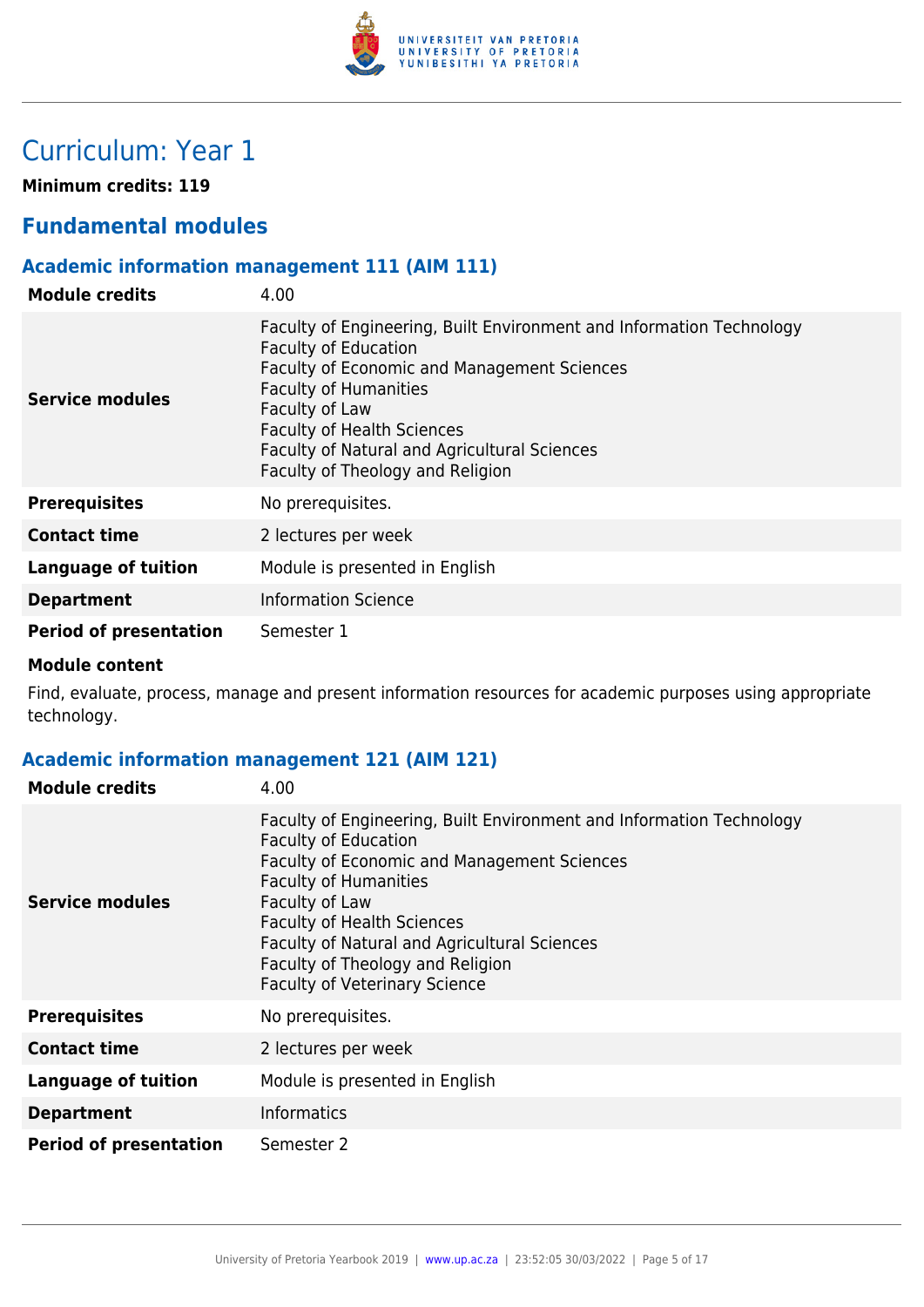

Apply effective search strategies in different technological environments. Demonstrate the ethical and fair use of information resources. Integrate 21st-century communications into the management of academic information.

## **Academic literacy for Economic and Management Sciences 124 (ALL 124)**

| <b>Module credits</b>         | 6.00                                               |
|-------------------------------|----------------------------------------------------|
| <b>Service modules</b>        | <b>Faculty of Economic and Management Sciences</b> |
| <b>Prerequisites</b>          | No prerequisites.                                  |
| <b>Contact time</b>           | 2 lectures per week                                |
| <b>Language of tuition</b>    | Module is presented in English                     |
| <b>Department</b>             | Unit for Academic Literacy                         |
| <b>Period of presentation</b> | Semester 1 and Semester 2                          |

#### **Module content**

This module is intended to equip students with the competence in reading and writing required in the four high impact modules: Business Management, Financial Accounting, Statistics and Economics. Students will also be equipped to interpret and draw figures and graphs and to do computations and manage relevant formulas. Students attend two lectures per week during semester two.

This module is offered by the Faculty of Humanities.

## **Academic orientation 107 (UPO 107)**

| <b>Module credits</b>         | 0.00                                          |
|-------------------------------|-----------------------------------------------|
| Language of tuition           | Module is presented in English                |
| <b>Department</b>             | Economic and Management Sciences Deans Office |
| <b>Period of presentation</b> | Year                                          |

## **Core modules**

### **Economics 110 (EKN 110)**

| <b>Module credits</b>      | 10.00                                                                                                                                                                                      |
|----------------------------|--------------------------------------------------------------------------------------------------------------------------------------------------------------------------------------------|
| <b>Service modules</b>     | Faculty of Engineering, Built Environment and Information Technology<br><b>Faculty of Education</b><br><b>Faculty of Humanities</b><br><b>Faculty of Natural and Agricultural Sciences</b> |
| <b>Prerequisites</b>       | No prerequisites.                                                                                                                                                                          |
| <b>Contact time</b>        | 1 discussion class per week, 2 lectures per week                                                                                                                                           |
| <b>Language of tuition</b> | Module is presented in English                                                                                                                                                             |
| <b>Department</b>          | <b>Economics</b>                                                                                                                                                                           |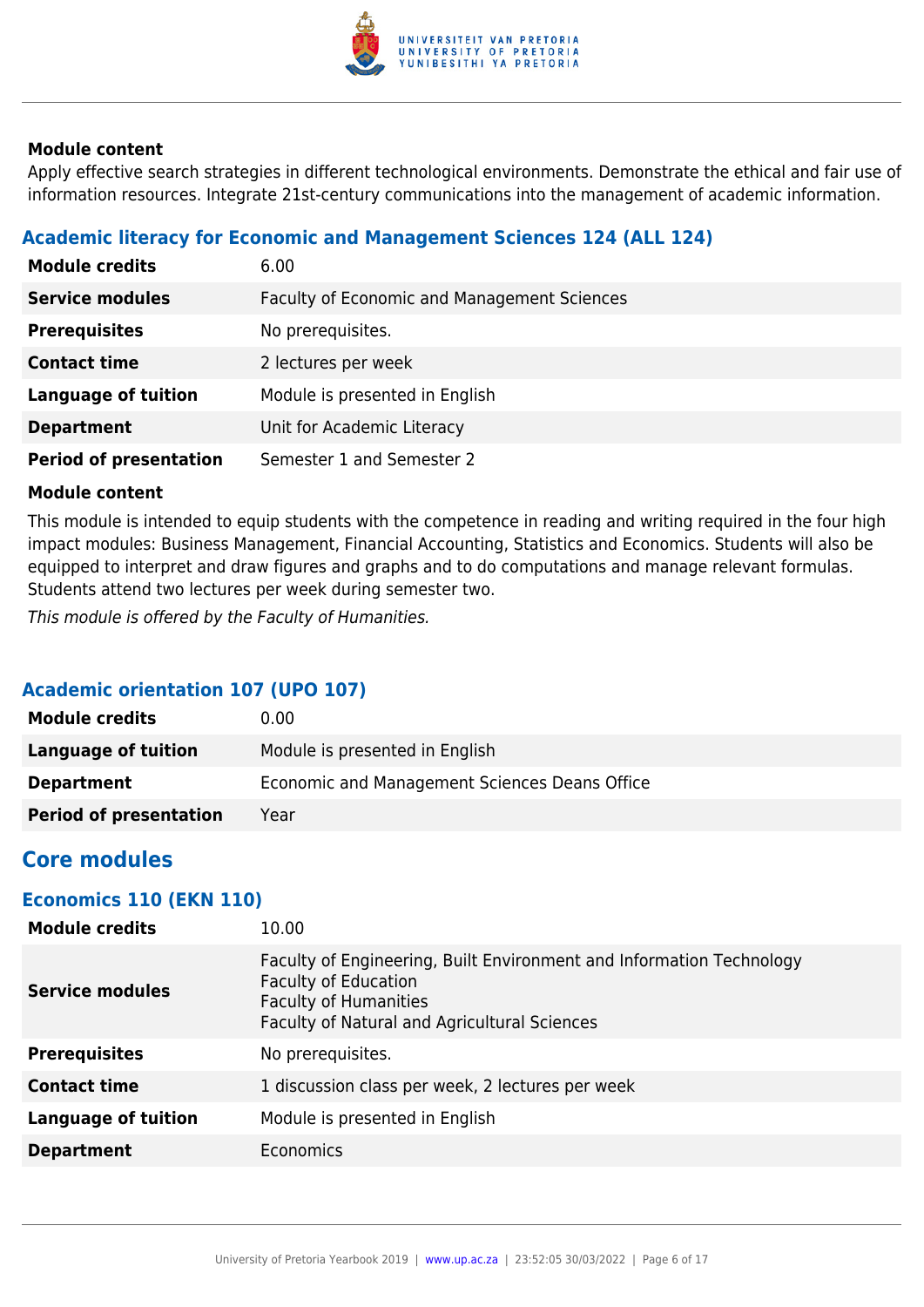

#### **Period of presentation** Semester 1

#### **Module content**

This module deals with the core principles of economics. A distinction between macroeconomics and microeconomics is made. A discussion of the market system and circular flow of goods, services and money is followed by a section dealing with microeconomic principles, including demand and supply analysis, consumer behaviour and utility maximisation, production and the costs thereof, and the different market models and firm behaviour. Labour market institutions and issues, wage determination, as well as income inequality and poverty are also addressed. A section of money, banking, interest rates and monetary policy concludes the course.

### **Economics 120 (EKN 120)**

| <b>Module credits</b>         | 10.00                                                                                                                                                                               |
|-------------------------------|-------------------------------------------------------------------------------------------------------------------------------------------------------------------------------------|
| <b>Service modules</b>        | Faculty of Engineering, Built Environment and Information Technology<br><b>Faculty of Education</b><br><b>Faculty of Humanities</b><br>Faculty of Natural and Agricultural Sciences |
| <b>Prerequisites</b>          | EKN 110 GS or EKN 113 GS and at least 4 (50-59%) in Mathematics in the Grade<br>12 examination or 60% in STK 113 and concurrently registered for STK 123                            |
| <b>Contact time</b>           | 1 discussion class per week, 2 lectures per week                                                                                                                                    |
| <b>Language of tuition</b>    | Module is presented in English                                                                                                                                                      |
| <b>Department</b>             | <b>Economics</b>                                                                                                                                                                    |
| <b>Period of presentation</b> | Semester 2                                                                                                                                                                          |

#### **Module content**

This module deals with the core principles of economics, especially macroeconomic measurement the private and public sectors of the South African economy receive attention, while basic macroeconomic relationships and the measurement of domestic output and national income are discussed. Aggregate demand and supply analysis stands core to this course which is also used to introduce students to the analysis of economic growth, unemployment and inflation. The microeconomics of government is addressed in a separate section, followed by a section on international economics, focusing on international trade, exchange rates and the balance of payments. The economics of developing countries and South Africa in the global economy conclude the course.

#### **Financial management 121 (FBS 121)**

| <b>Module credits</b>         | 10.00                                                 |
|-------------------------------|-------------------------------------------------------|
| <b>Prerequisites</b>          | Only available to BCom (Accounting Sciences) students |
| <b>Contact time</b>           | 3 lectures per week                                   |
| Language of tuition           | Module is presented in English                        |
| <b>Department</b>             | <b>Financial Management</b>                           |
| <b>Period of presentation</b> | Semester 2                                            |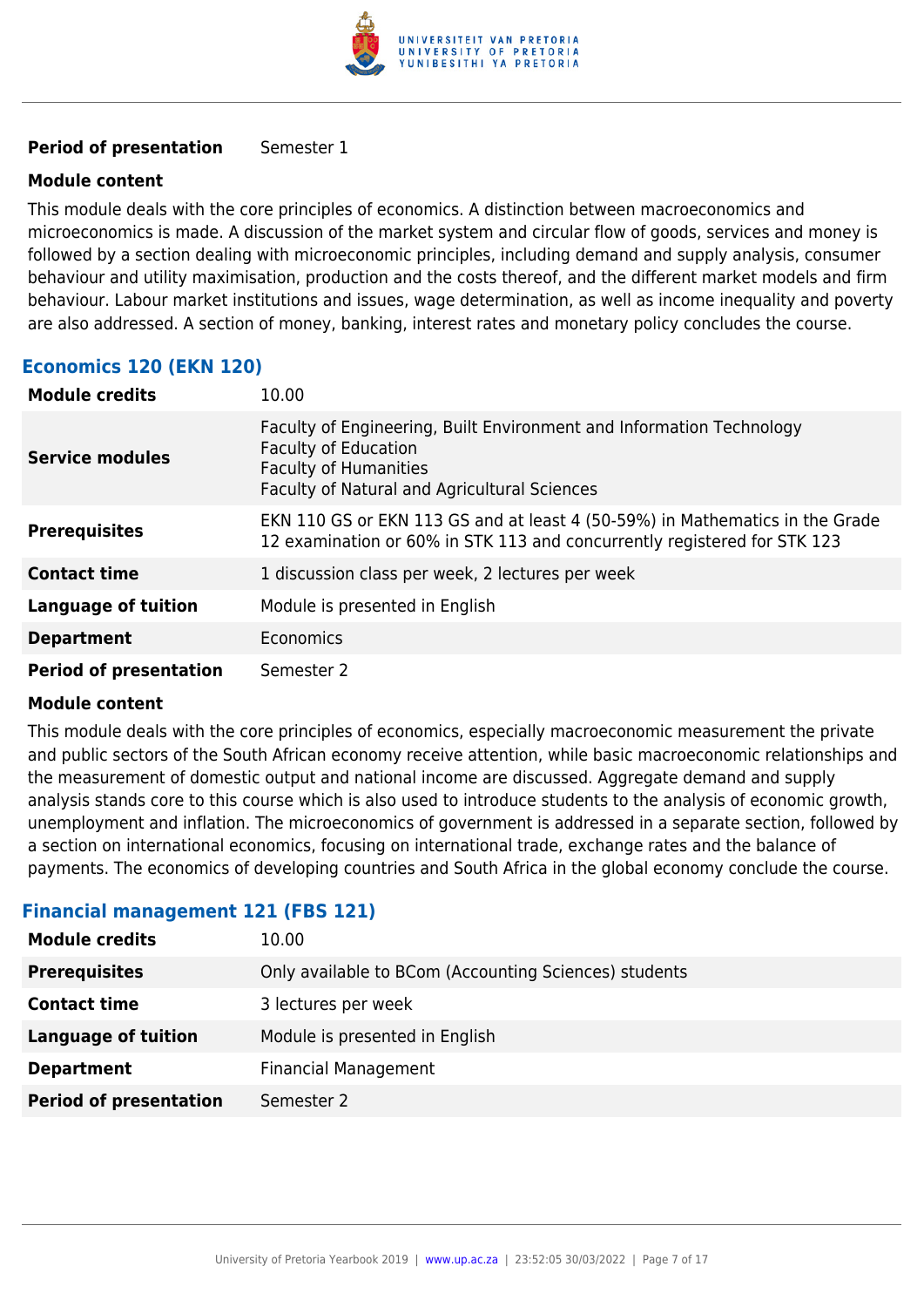

\*Only available to BCom (Accounting Sciences) students

Introduction to management accounting, critical reasoning skills and problem solving techniques for management accounting, cost concepts, simple linear regression analysis for the purpose of forecasting future sales volumes and costs, time series analysis for the purpose of forecasting future sales volumes, Indexing for the purposes of inflating and deflating a set of financial data, introduction to financial management, the functioning of the financial markets including interest rate and foreign exchange mechanisms, mathematics for business including time value of money calculations, and the critical reasoning skills and problem solving techniques in a financial management context. Where appropriate spread sheet applications (Excel) will be addressed as part of the respective topics being covered.

## **Financial accounting 101 (FRK 101)**

| <b>Module credits</b>         | 24.00                                                                                                                  |
|-------------------------------|------------------------------------------------------------------------------------------------------------------------|
| <b>Prerequisites</b>          | Candidates who did not take Grade 12 Accounting will be admitted to Financial<br>accounting 101 (FRK 101) irrevocably. |
| <b>Contact time</b>           | 6 lectures per week                                                                                                    |
| <b>Language of tuition</b>    | Module is presented in English                                                                                         |
| <b>Department</b>             | Accounting                                                                                                             |
| <b>Period of presentation</b> | Year                                                                                                                   |

#### **Module content**

\*Only available for BCom (Accounting Sciences) students

\*Students who registered for FRK 101 in a previous academic year and did not pass the module, are only allowed to register for FRK 101 again if they achieved less than 35% for the module and may, with a mark below 35%, not register for FRK 100.

(This is a core module for BCom (Accounting Sciences) that forms part of the CA Programme. Modules are compiled and presented taking cognisance of the requirements of the SAICA syllabus.)

An introduction to the conceptual framework (theory of accounting); basic accounting equation; value added tax; discounts, revenue; accounting procedures from source documents via subsidiary journals to general ledger and trial balance; annual financial statements of a sole proprietorship; adjustments to financial statements; control accounts; departmental accounts; bank reconciliation statements; inventory; property, plant and equipment; cash and cash equivalents; investments; borrowings; interest calculations; insurance claims; entities without profit motive; branch accounting; permanent partnerships; partnership accounts; changes in partnerships; close corporations; companies; analysis and interpretation of financial statements using a cash flow statement; manufacturing entities; tracing and correction of errors; incomplete records.

A technical ability to apply the aforementioned knowledge to complex problems is essential.

## **Informatics 112 (INF 112)**

| <b>Module credits</b>  | 10.00                                                                                                                                    |
|------------------------|------------------------------------------------------------------------------------------------------------------------------------------|
| <b>Service modules</b> | Faculty of Engineering, Built Environment and Information Technology<br><b>Faculty of Natural and Agricultural Sciences</b>              |
| <b>Prerequisites</b>   | A candidate must have passed Mathematics with at least 4 (50-59%) in the Grade<br>12 examination; or STK 113 60%, STK 123 60% or STK 110 |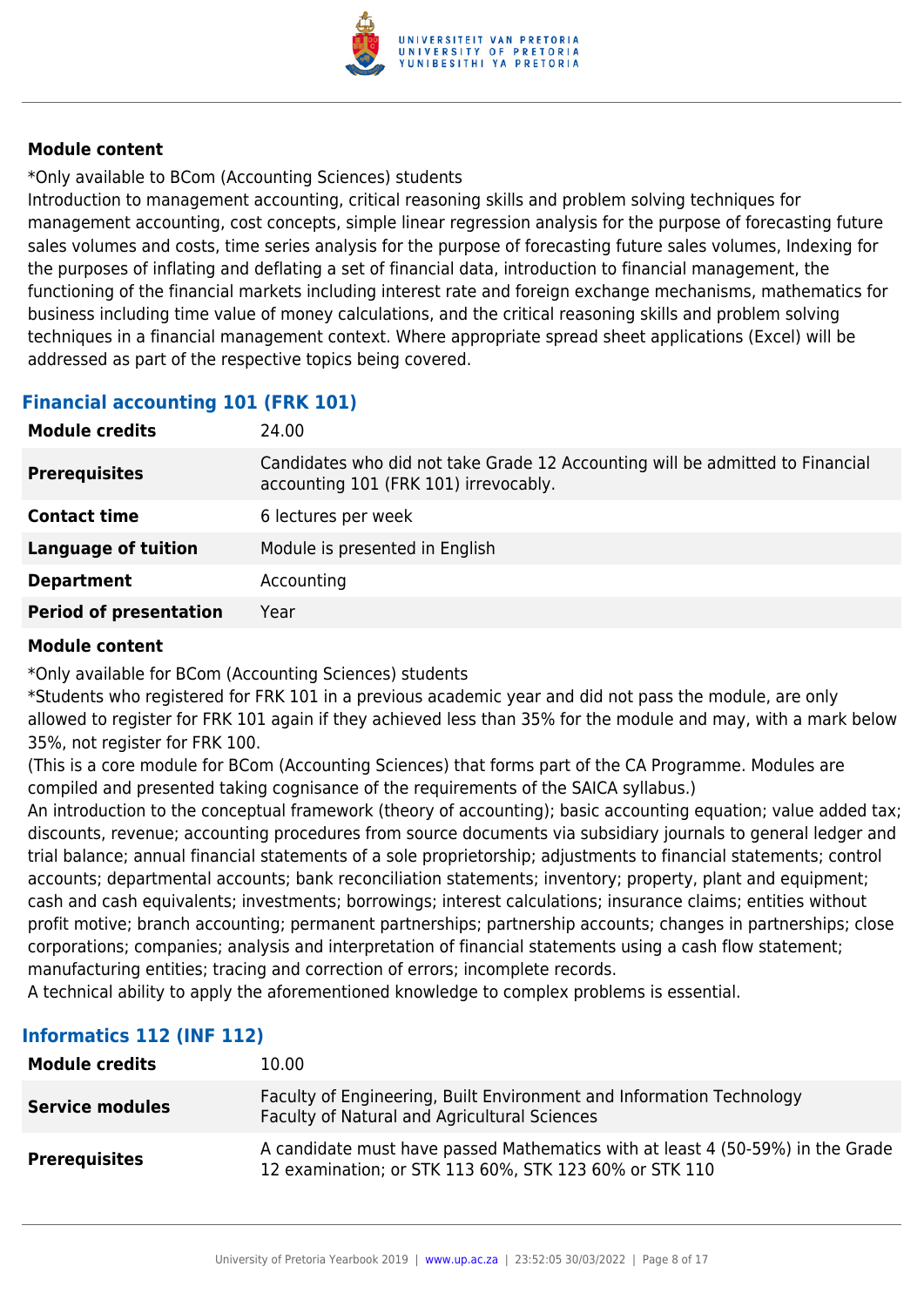

| <b>Contact time</b>           | 2 lectures per week            |
|-------------------------------|--------------------------------|
| Language of tuition           | Module is presented in English |
| <b>Department</b>             | <b>Informatics</b>             |
| <b>Period of presentation</b> | Semester 2                     |

Introduction to information systems, information systems in organisations, hardware: input, processing, output, software: systems and application software, organisation of data and information, telecommunications and networks, the Internet and Intranet. Transaction processing systems, management information systems, decision support systems, information systems in business and society, systems analysis, systems design, implementation, maintenance and revision.

## **Commercial law 110 (KRG 110)**

| <b>Module credits</b>         | 10.00                                                                                                               |
|-------------------------------|---------------------------------------------------------------------------------------------------------------------|
| <b>Service modules</b>        | Faculty of Engineering, Built Environment and Information Technology<br>Faculty of Economic and Management Sciences |
| <b>Prerequisites</b>          | No prerequisites.                                                                                                   |
| <b>Contact time</b>           | 1 tutorial per week, 2 lectures per week                                                                            |
| <b>Language of tuition</b>    | Module is presented in English                                                                                      |
| <b>Department</b>             | Mercantile Law                                                                                                      |
| <b>Period of presentation</b> | Semester 1                                                                                                          |

#### **Module content**

#### General introduction.

General principles of the law of contract: introduction to the law of contract; consensus; contractual capacity; legality and physical possibility of performance; formalities; parties to the contract; conditions and related legal concepts; special terms and the interpretation of contracts; breach of contract and the termination of the contractual relationship.

#### **Commercial law 120 (KRG 120)**

| <b>Module credits</b>         | 10.00                                                                                                                      |
|-------------------------------|----------------------------------------------------------------------------------------------------------------------------|
| <b>Service modules</b>        | Faculty of Engineering, Built Environment and Information Technology<br><b>Faculty of Economic and Management Sciences</b> |
| <b>Prerequisites</b>          | Examination entrance to KRG 110                                                                                            |
| <b>Contact time</b>           | 2 lectures per week, 1 tutorial per week                                                                                   |
| <b>Language of tuition</b>    | Module is presented in English                                                                                             |
| <b>Department</b>             | Mercantile Law                                                                                                             |
| <b>Period of presentation</b> | Semester 2                                                                                                                 |
|                               |                                                                                                                            |

#### **Module content**

Law of purchase and sale; law of lease; credit agreements; law of agency; law of security.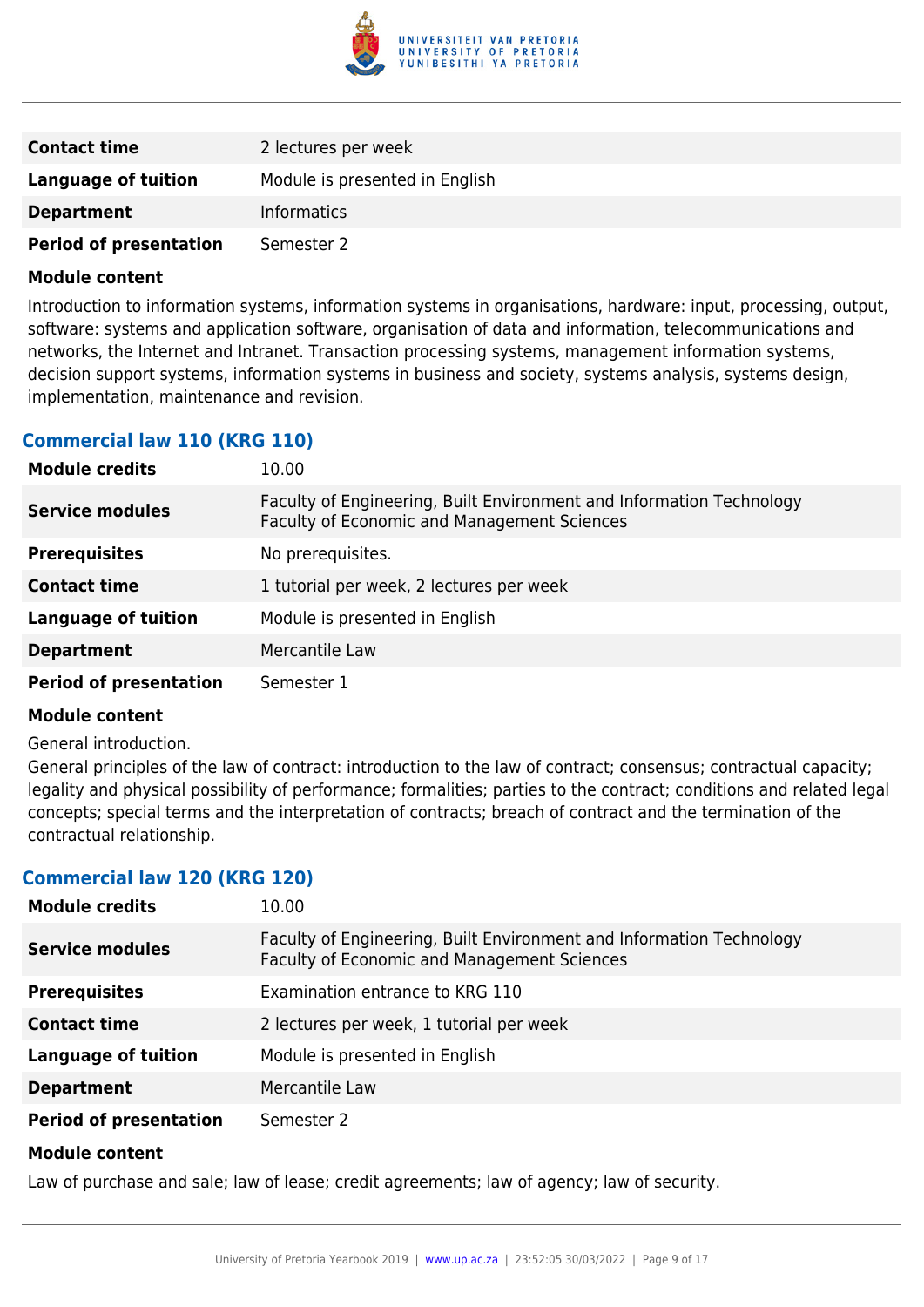

#### **Business management 114 (OBS 114)**

| <b>Module credits</b>         | 10.00                                                                                                                                                                               |
|-------------------------------|-------------------------------------------------------------------------------------------------------------------------------------------------------------------------------------|
| <b>Service modules</b>        | Faculty of Engineering, Built Environment and Information Technology<br><b>Faculty of Education</b><br><b>Faculty of Humanities</b><br>Faculty of Natural and Agricultural Sciences |
| <b>Prerequisites</b>          | May not be included in the same curriculum as OBS 155                                                                                                                               |
| <b>Contact time</b>           | 3 lectures per week                                                                                                                                                                 |
| <b>Language of tuition</b>    | Module is presented in English                                                                                                                                                      |
| <b>Department</b>             | <b>Business Management</b>                                                                                                                                                          |
| <b>Period of presentation</b> | Semester 1                                                                                                                                                                          |

#### **Module content**

The entrepreneurial mind-set; managers and managing; values, attitudes, emotions, and culture: the manager as a person; ethics and social responsibility; decision making; leadership and responsible leadership; effective groups and teams; managing organizational structure and culture inclusive of the different functions of a generic organisation and how they interact (marketing; finance; operations; human resources and general management); contextualising Sustainable Development Goals (SDG) in each of the topics.

## **Statistics 110 (STK 110)**

| <b>Module credits</b>         | 13.00                                                                                                                                                                               |
|-------------------------------|-------------------------------------------------------------------------------------------------------------------------------------------------------------------------------------|
| <b>Service modules</b>        | Faculty of Engineering, Built Environment and Information Technology<br><b>Faculty of Education</b><br><b>Faculty of Humanities</b><br>Faculty of Natural and Agricultural Sciences |
| <b>Prerequisites</b>          | At least 5 (60-69%) in Mathematics in the Grade 12 examination. Candidates who<br>do not qualify for STK 110 must register for STK 113 and STK 123                                  |
| <b>Contact time</b>           | 1 practical per week, 1 tutorial per week, 3 lectures per week                                                                                                                      |
| <b>Language of tuition</b>    | Module is presented in English                                                                                                                                                      |
| <b>Department</b>             | <b>Statistics</b>                                                                                                                                                                   |
| <b>Period of presentation</b> | Semester 1                                                                                                                                                                          |

#### **Module content**

Descriptive statistics:

Sampling and the collection of data; frequency distributions and graphical representations. Descriptive measures of location and dispersion.

Probability and inference:

Introductory probability theory and theoretical distributions. Sampling distributions. Estimation theory and hypothesis testing of sampling averages and proportions (one and two-sample cases). Identification, use, evaluation and interpretation of statistical computer packages and statistical techniques.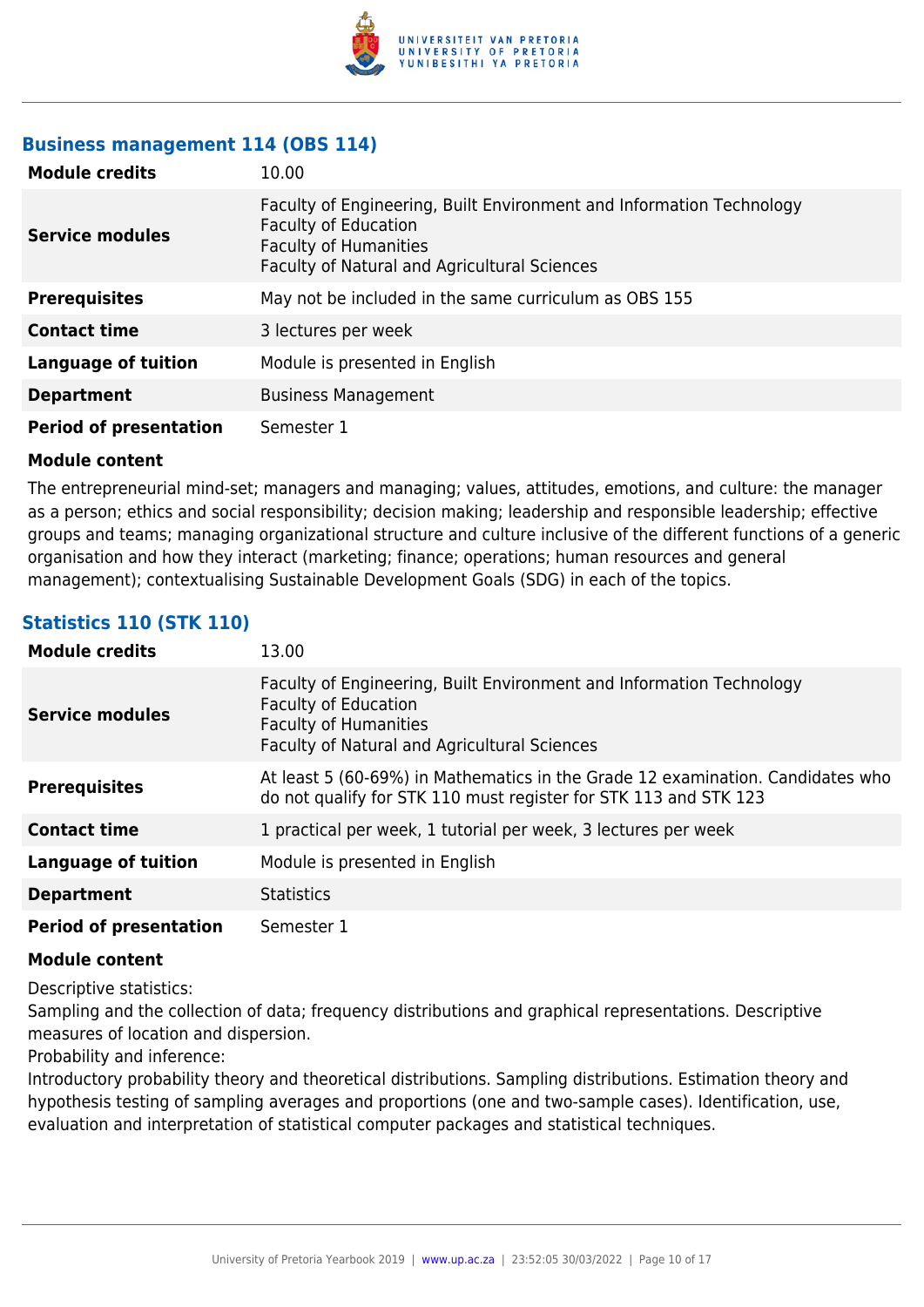

## Curriculum: Year 2

**Minimum credits: 171**

## **Fundamental modules**

### **Professional ethics 211 (BPE 211)**

| <b>Module credits</b>         | 6.00                                                                                                                       |
|-------------------------------|----------------------------------------------------------------------------------------------------------------------------|
| <b>Service modules</b>        | Faculty of Engineering, Built Environment and Information Technology<br><b>Faculty of Economic and Management Sciences</b> |
| <b>Prerequisites</b>          | No prerequisites.                                                                                                          |
| <b>Contact time</b>           | 1 lecture per week                                                                                                         |
| <b>Language of tuition</b>    | Separate classes for Afrikaans and English                                                                                 |
| <b>Department</b>             | Philosophy                                                                                                                 |
| <b>Period of presentation</b> | Semester 1                                                                                                                 |

#### **Module content**

In the first quarter of this module students are equipped with an understanding of the moral issues influencing human agency in economic and political contexts. In particular philosophy equips students with analytical reasoning skills necessary to understand and solve complex moral problems related to economic and political decision making. We demonstrate to students how the biggest questions concerning the socio-economic aspects of our lives can be broken down and illuminated through reasoned debate. Examples of themes which may be covered in the module include justice and the common good, a moral consideration of the nature and role of economic markets on society, issues concerning justice and equality, and dilemmas of loyalty. The works of philosophers covered may for instance include that of Aristotle, Locke, Bentham, Mill, Kant, Rawls, Friedman, Nozick, Bernstein, Dworkin, Sandel, Walzer, and MacIntyre. In the second quarter of the module the focus is on professionalism, careers and ethics. Codes of ethics in business and professions, professional codes, as well as ethical issues in the accountancy profession are discussed.

## **Core modules**

#### **Taxation 200 (BEL 200)**

| <b>Module credits</b>         | 32.00                                                                                                                                                                                                                   |
|-------------------------------|-------------------------------------------------------------------------------------------------------------------------------------------------------------------------------------------------------------------------|
| <b>Service modules</b>        | Faculty of Engineering, Built Environment and Information Technology                                                                                                                                                    |
| <b>Prerequisites</b>          | FRK 111 and FRK 121 or FRK 100 or FRK 101. Only available to BCom (Option<br>Taxation, Accounting Sciences, Financial Management Sciences, Financial<br>Sciences, Informatics, Investment Management and Law) students. |
| <b>Contact time</b>           | 1 practical per week, 3 lectures per week                                                                                                                                                                               |
| <b>Language of tuition</b>    | Module is presented in English                                                                                                                                                                                          |
| <b>Department</b>             | <b>Taxation</b>                                                                                                                                                                                                         |
| <b>Period of presentation</b> | Year                                                                                                                                                                                                                    |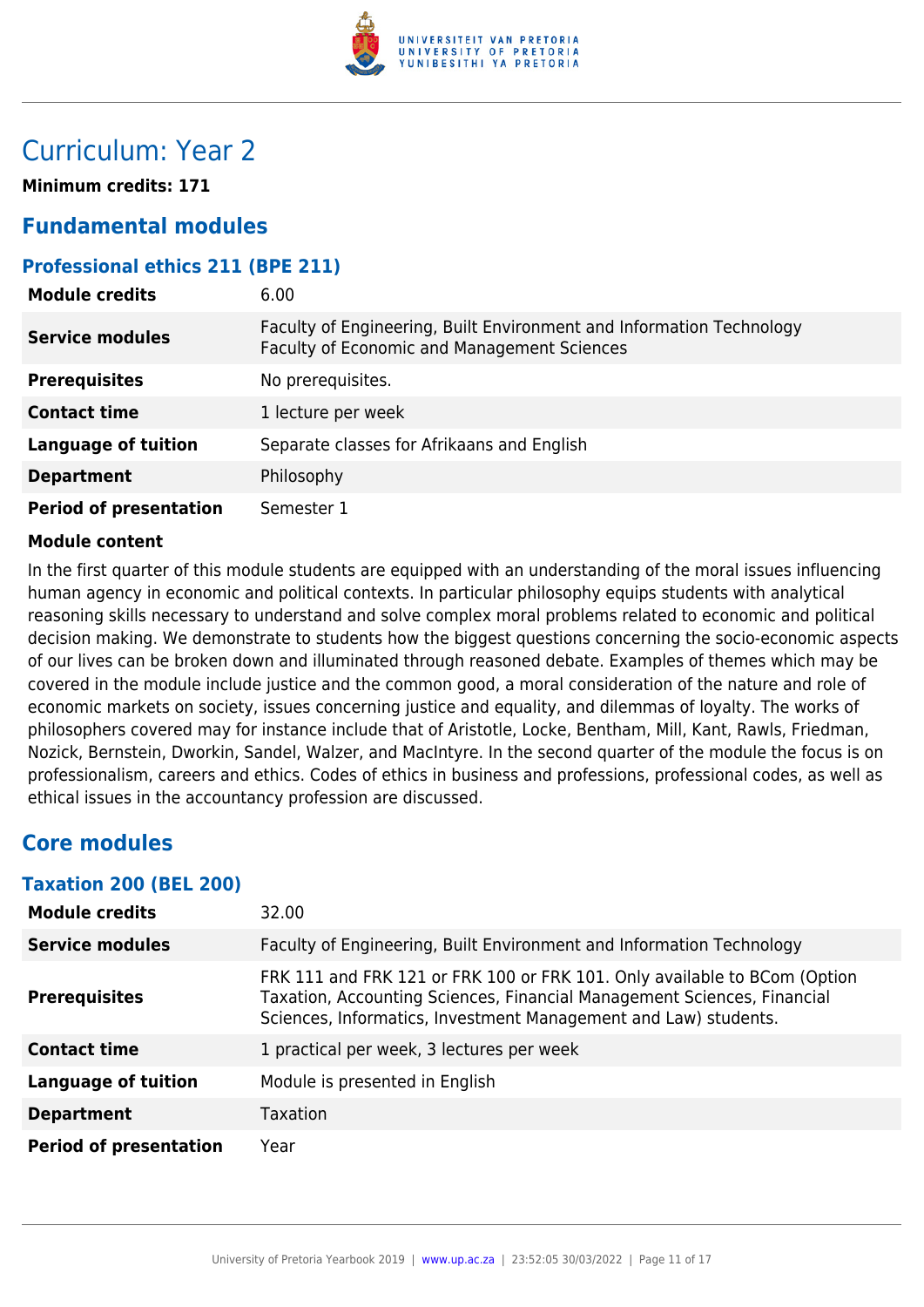

In this module an introduction to taxation as a discipline in the South African tax environment is provided. The income tax concepts covered in this module are gross income, special inclusion, exempt income, general deduction, special deduction, prohibited deduction and allowed assessed loss. The implications of a capital gains tax event, specific sections of the Income Tax Act applicable on individuals as well as fringe benefits and specific allowances for individuals are discussed. Concepts such as the prepaid tax system, tax implications of donations tax events as well as the tax implications of a deceased person will be provided. Finally an introduction to the basic principles of VAT is included.

#### **Financial management 200 (FBS 200)**

| <b>Module credits</b>         | 32.00                             |
|-------------------------------|-----------------------------------|
| <b>Prerequisites</b>          | FRK 100 or FRK 101 and FBS 121 GS |
| <b>Contact time</b>           | 3 lectures per week               |
| Language of tuition           | Module is presented in English    |
| <b>Department</b>             | <b>Financial Management</b>       |
| <b>Period of presentation</b> | Year                              |

#### **Module content**

#### \*Only for BCom (Accounting Sciences) students

The purpose and functioning of management accounting, cost classification. The determination of product costs including raw material costs, labour costs, overheads and the allocation thereof according to traditional and activity-based costing methods, inventory management, the accumulation of costs according to job and process costing systems, the treatment of joint and by-products and the determination of costs according to a direct and absorption costing approach. Decisionmaking with reference to cost-volume-profit ratios, relevant costs, risk and uncertainty, decision trees, linear programming and capital investment budgets. Planning and control through the application of quantitative techniques, budgets and standard costing.

### **Financial accounting 201 (FRK 201)**

| <b>Module credits</b>         | 32.00                                                                     |
|-------------------------------|---------------------------------------------------------------------------|
| <b>Prerequisites</b>          | FRK 100 or FRK 101; Only available to BCom (Accounting Sciences) students |
| <b>Contact time</b>           | 4 lectures per week                                                       |
| <b>Language of tuition</b>    | Module is presented in English                                            |
| <b>Department</b>             | Accounting                                                                |
| <b>Period of presentation</b> | Year                                                                      |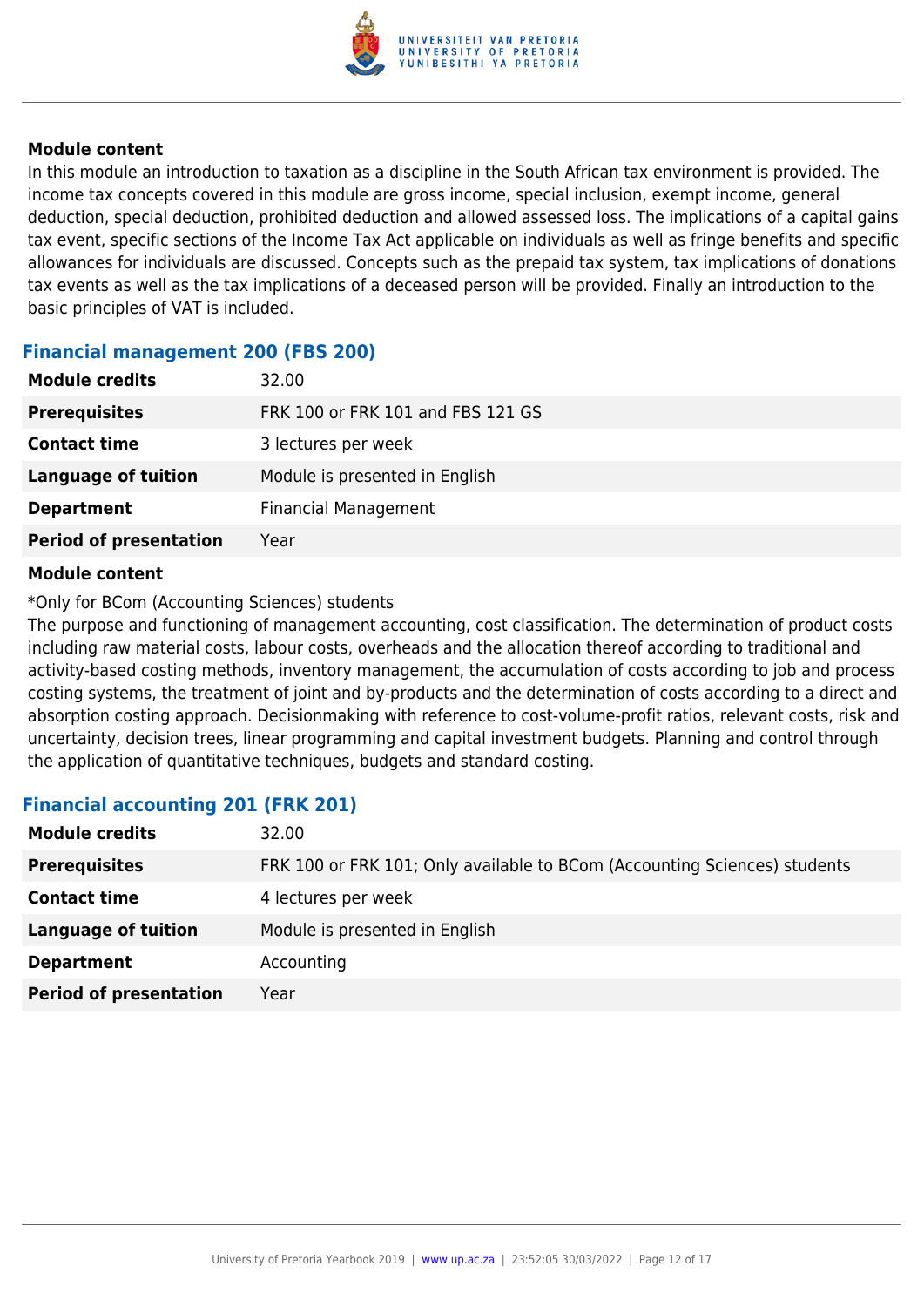

\*Only for BCom (Accounting Sciences) students

(This is a core module for BCom (Accounting Sciences) that forms part of the CA Programme. Modules are compiled and presented taking cognisance of the requirements of the SAICA syllabus.)

Preparation and presentation of company annual financial statements in compliance with the requirements of the Companies Act and Statements of Generally Accepted Accounting Practice relating to the following: the presentation of financial statements; revenue; inventory; property, plant and equipment; investment properties; impairment (of individual assets); provisions; leases; events after the balance sheet date; earnings per share; accounting policies, changes in accounting estimates and errors; certain aspects of financial instruments. Introduction to consolidations, including basic consolidation techniques for both wholly-owned and partly-owned subsidiaries. Certain aspects of the Companies Act, including directors' emoluments and Schedule 4. A technical ability to apply the aforementioned knowledge to complex problems is essential.

## **Informatics 264 (INF 264)**

| <b>Module credits</b>         | 8.00                                               |
|-------------------------------|----------------------------------------------------|
| <b>Prerequisites</b>          | INF 112, AIM 101 or AIM 102 or AIM 111 and AIM 121 |
| <b>Contact time</b>           | 2 practicals per week                              |
| <b>Language of tuition</b>    | Module is presented in English                     |
| <b>Department</b>             | <b>Informatics</b>                                 |
| <b>Period of presentation</b> | Semester 1                                         |
|                               |                                                    |

#### **Module content**

Application of spreadsheets and query languages in an accounting environment.

### **Communication management 283 (KOB 283)**

| <b>Module credits</b>         | 5.00                                 |
|-------------------------------|--------------------------------------|
| <b>Contact time</b>           | 3 lectures per week                  |
| Language of tuition           | Module is presented in English       |
| <b>Department</b>             | Division of Communication Management |
| <b>Period of presentation</b> | Quarter 3                            |

#### **Module content**

\*Module content will be adapted in accordance with the appropriate degree programme. Only one of KOB 281– 284 may be taken as a module where necessary for a programme.

Applied business communication skills

Acquiring basic business communication skills will enhance the capabilities of employees, managers and leaders in the business environment. An overview of applied skills on the intrapersonal, dyadic, interpersonal, group (team), organisational, public and mass communication contexts is provided. The practical part of the module (for example, the writing of business reports and presentation skills) concentrates on the performance dimensions of these skills as applied to particular professions.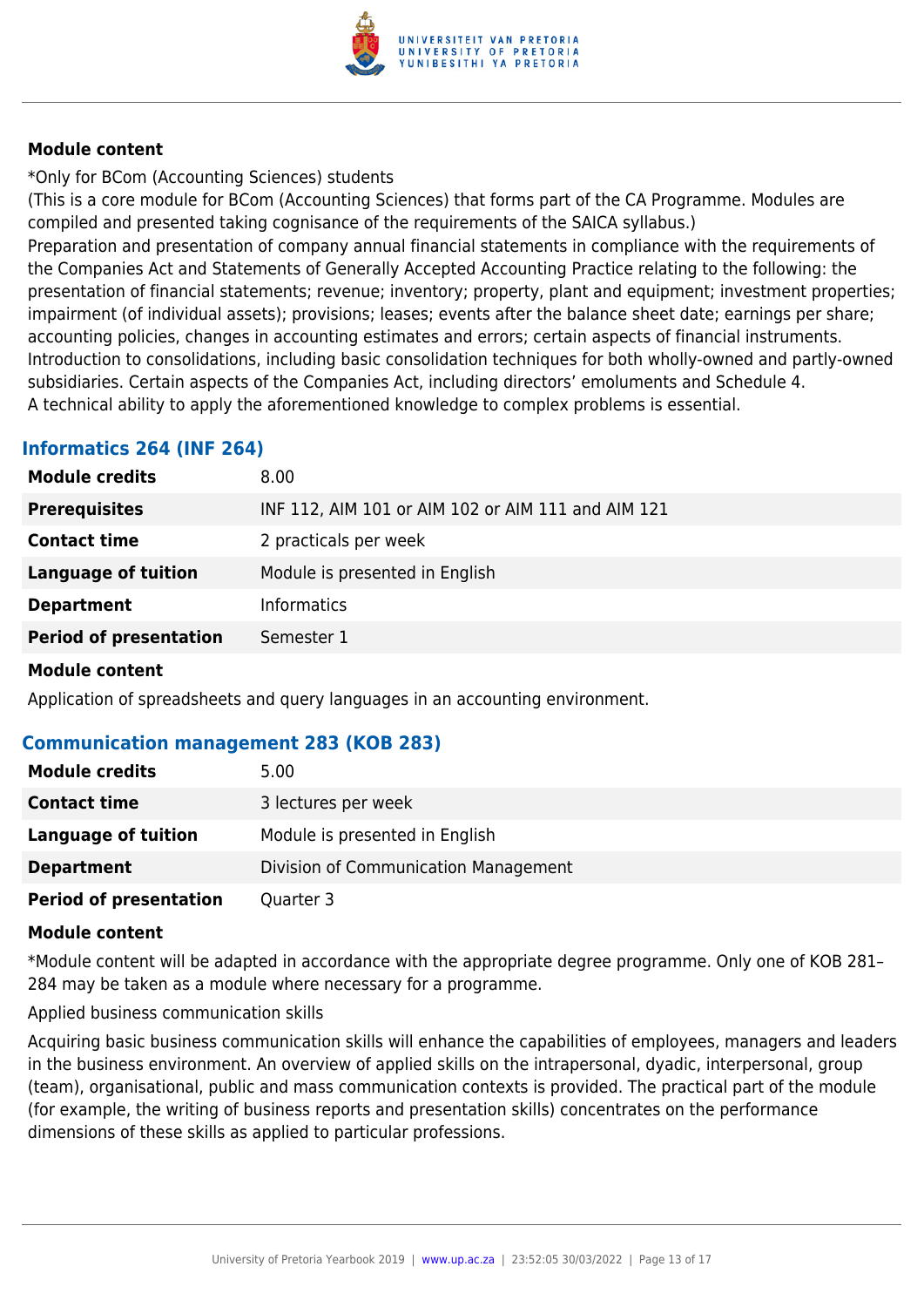

### **Commercial law 200 (KRG 200)**

| <b>Module credits</b>         | 24.00                                                                                                               |
|-------------------------------|---------------------------------------------------------------------------------------------------------------------|
| <b>Service modules</b>        | Faculty of Engineering, Built Environment and Information Technology<br>Faculty of Economic and Management Sciences |
| <b>Prerequisites</b>          | <b>KRG 120</b>                                                                                                      |
| <b>Contact time</b>           | 3 lectures per week                                                                                                 |
| <b>Language of tuition</b>    | Separate classes for Afrikaans and English                                                                          |
| <b>Department</b>             | Mercantile Law                                                                                                      |
| <b>Period of presentation</b> | Year                                                                                                                |

#### **Module content**

Company law, law concerning close corporations, law of partnerships, labour law, law of arbitration and transport, law of insurance, law concerning negotiable documents, law of insolvency, law of succession and trusts.

## **Auditing 200 (ODT 200) Module credits** 32.00 **Prerequisites** FRK 100 or FRK 101 **Contact time** 3 lectures per week **Language of tuition** Module is presented in English **Department** Auditing **Period of presentation** Year

## **Module content**

History of auditing: the concept ''profession''. The theory, including the postulates in auditing. Most important concepts, selected sections of the Companies Act which are prescribed by the Public Accountants' and Auditors' Board (PAAB) and the South African Institute of Chartered Accountants (SAICA). Publications of the SAICA and the PAAB. Principles of auditing, the audit process. Internal control and system design and evaluation.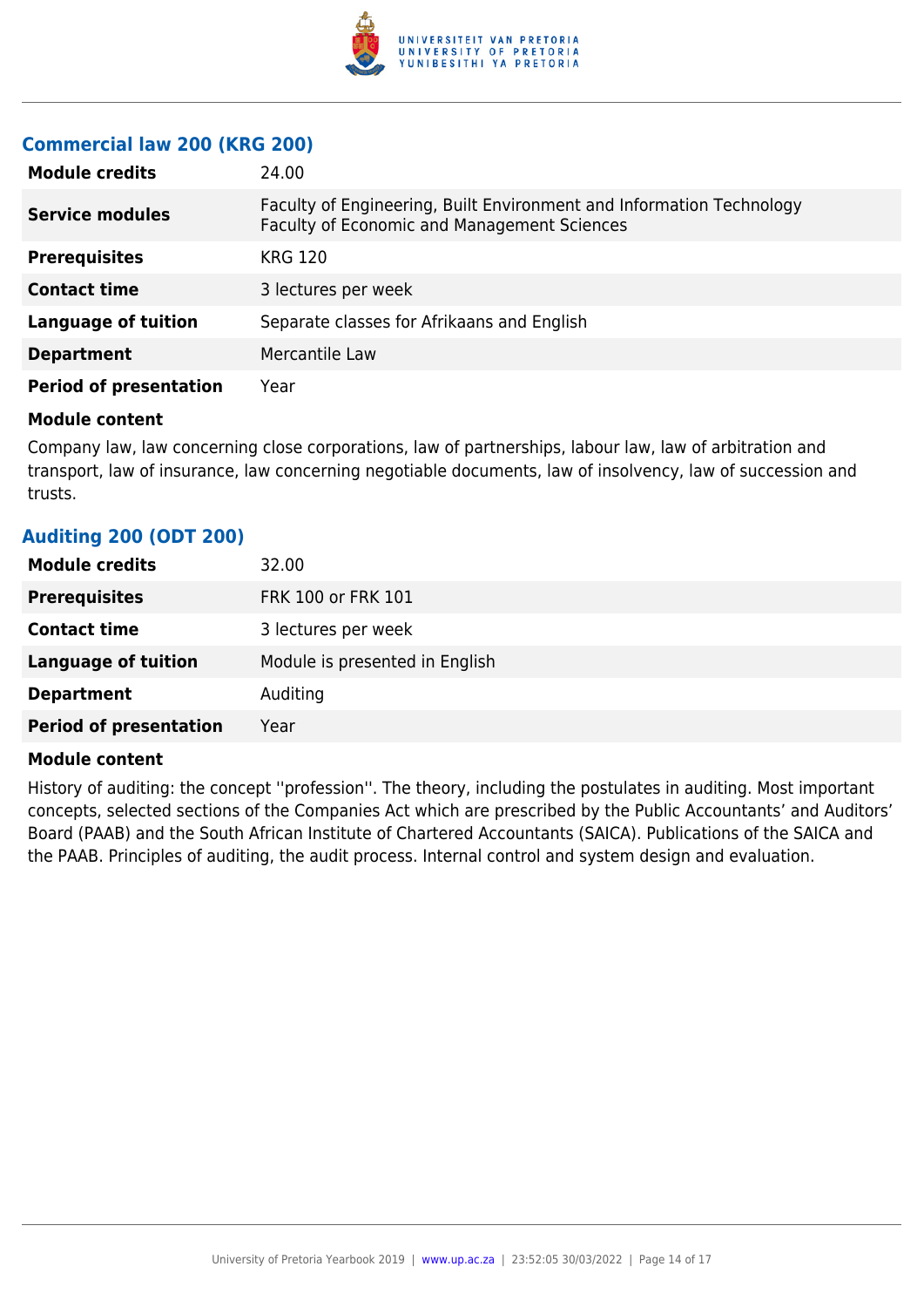

## Curriculum: Final year

**Minimum credits: 160**

## **Core modules**

### **Taxation 300 (BEL 300)**

| <b>Module credits</b>         | 40.00                                                                |
|-------------------------------|----------------------------------------------------------------------|
| <b>Service modules</b>        | Faculty of Engineering, Built Environment and Information Technology |
| <b>Prerequisites</b>          | BEL 200 and FRK 221 or FRK 201                                       |
| <b>Contact time</b>           | 1 discussion class per week, 4 lectures per week                     |
| <b>Language of tuition</b>    | Separate classes for Afrikaans and English                           |
| <b>Department</b>             | <b>Taxation</b>                                                      |
| <b>Period of presentation</b> | Year                                                                 |

#### **Module content**

The purpose of the module is to enable the learner to calculate the value-added tax liability and to journalise transactions; calculate the normal tax liability (including the determination of taxable capital gains and assessed capital losses) of individuals, companies, estates and trusts,discuss tax principles on value-added tax and normal tax; and calculate and discuss provisional and employees' tax and to object against an assessment.

### **Financial management 300 (FBS 300)**

| <b>Module credits</b>         | 40.00                                                             |
|-------------------------------|-------------------------------------------------------------------|
| <b>Prerequisites</b>          | FBS 200 and only available to BCom (Accounting Sciences) students |
| <b>Contact time</b>           | 4 lectures per week                                               |
| Language of tuition           | Separate classes for Afrikaans and English                        |
| <b>Department</b>             | <b>Financial Management</b>                                       |
| <b>Period of presentation</b> | Year                                                              |

#### **Module content**

\*Only available to BCom (Accounting Sciences) students

The purpose and functioning of management accounting, cost classification. The determination of product costs including raw material costs, labour costs, overheads and its allocation according to traditional and activitybased costing methods, the accumulation of costs according to job and process costing systems, the treatment of joint and by-products and the determination of costs according to a direct and absorption costing approach. Decisionmaking with reference to cost-volume-profit ratios, relevant costs, risk and uncertainty, decision trees, linear programming and capital investment budgets, principles of project management. Planning and control through the application of quantitative techniques, budgets and standard costing. Performance measurement by means of the principles of responsibility accounting and the determination of transfer prices. Financial management by taking cognisance of the purpose of financial management, working capital management, financing decisions, cost of capital, dividend policy, capital structure decisions, share valuation. The student should be capable of applying the underlying theory to advance case studies.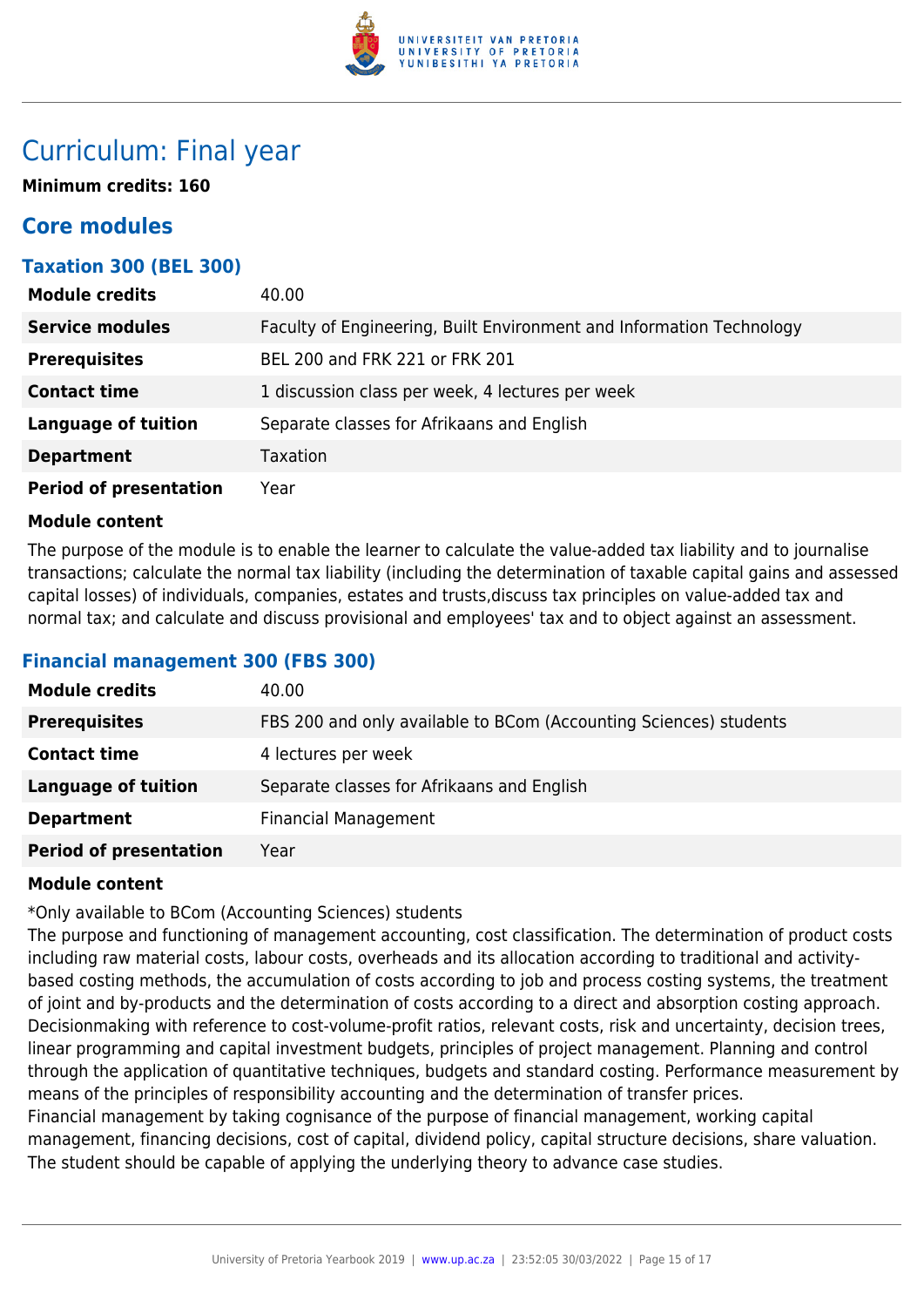

#### **Financial accounting 300 (FRK 300)**

| <b>Module credits</b>         | 40.00                                      |
|-------------------------------|--------------------------------------------|
| <b>Prerequisites</b>          | <b>FRK 201</b>                             |
| <b>Contact time</b>           | 5 lectures per week                        |
| <b>Language of tuition</b>    | Separate classes for Afrikaans and English |
| <b>Department</b>             | Accounting                                 |
| <b>Period of presentation</b> | Year                                       |

#### **Module content**

\*Only available for BCom (Accounting Sciences) students

(This is a core module for BCom (Accounting Sciences) that forms part of the CA Programme. Modules are compiled and presented taking cognisance of the requirements of the SAICA syllabus.) Revision of work covered in FRK 201 and application of this knowledge to advanced problems. Preparation and presentation of company annual financial statements in compliance with the requirements of Statements of Generally Accepted Accounting Practice relating to the following: income taxes; leases (including sale and leaseback transactions); property, plant and equipment; investment properties; provisions; events after the balance sheet date; earnings per share (including headline earnings); intangible assets; impairment (including introduction to cash generating units); government grants; the effects of changes in foreign exchange rates (including hedge accounting); borrowing costs; employee benefits; non-current assets held for sale and discontinued operations; associates; joint ventures; cash flow statements; further aspects of financial instruments. Complex consolidation issues, including intra-group transactions; dividends; preference shares; revaluations; horizontal, vertical and mixed groups; insolvent subsidiaries; the acquisition of an additional interest. Analysis and interpretation of financial statements, as well as changes in capital structures. A technical ability to apply the aforementioned knowledge to complex problems is essential.

### **Auditing 300 (ODT 300)**

| <b>Module credits</b>         | 40.00                                      |
|-------------------------------|--------------------------------------------|
| <b>Prerequisites</b>          | ODT 200                                    |
| <b>Contact time</b>           | 4 lectures per week                        |
| <b>Language of tuition</b>    | Separate classes for Afrikaans and English |
| <b>Department</b>             | Auditing                                   |
| <b>Period of presentation</b> | Year                                       |

#### **Module content**

Application of statistical sampling methods in auditing. Sections of the Companies Act and the Closed Corporation Act prescribed by the PAAB and the SAICA. Publications of the SAICA, the PAAB and selected international auditing standards. The audit process. Internal control and system design and evaluation. Test of controls. Auditing and controls in an electronic data-processing environment.

The information published here is subject to change and may be amended after the publication of this information. The [General Regulations \(G Regulations\)](https://www.up.ac.za/yearbooks/2019/rules/view/REG) apply to all faculties of the University of Pretoria. It is expected of students to